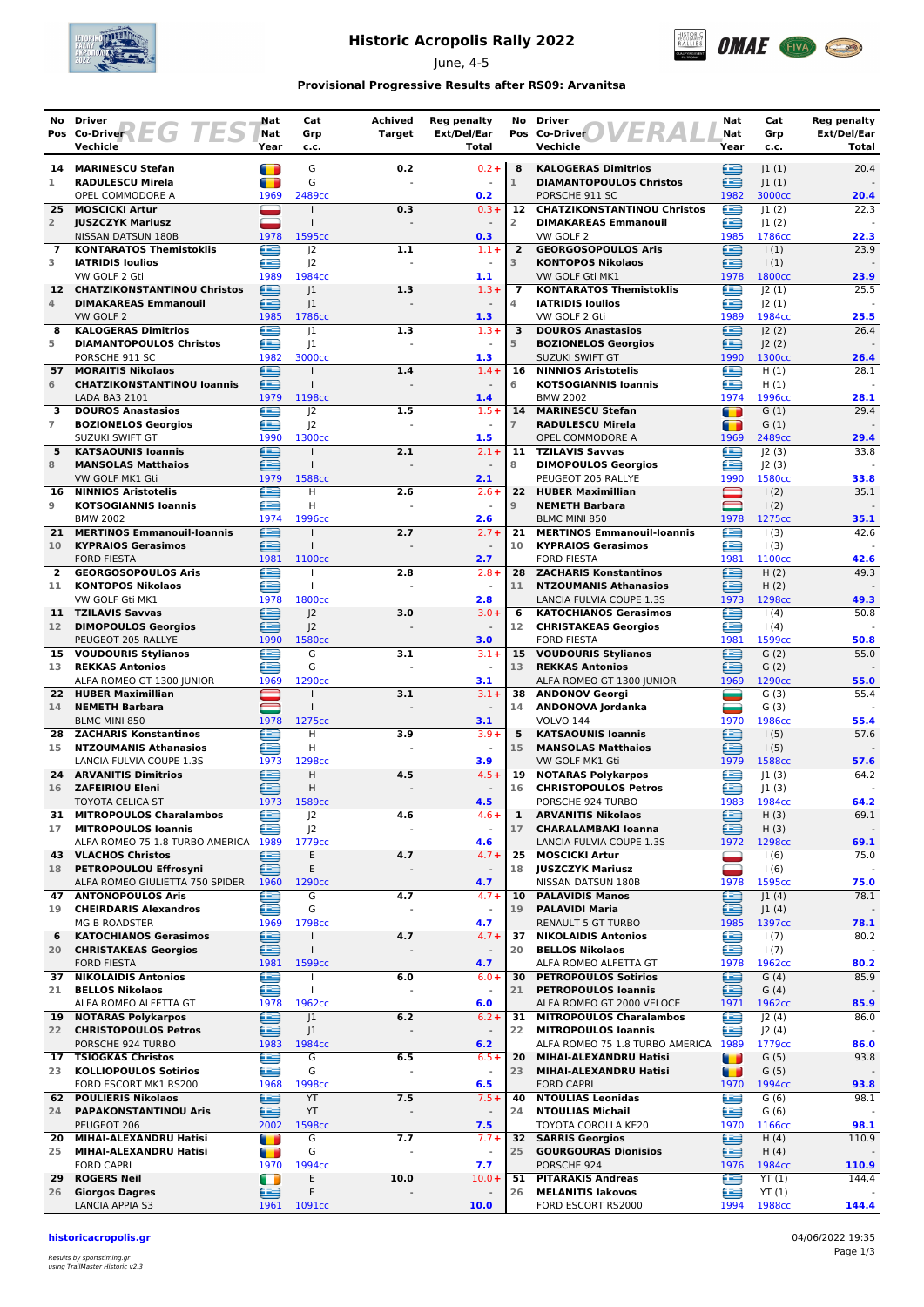

## **Historic Acropolis Rally 2022**

June, 4-5



### **Provisional Progressive Results after RS09: Arvanitsa**

| No        | Driver                                                   | Nat            | Cat                              | <b>Achived</b> | Reg penalty                       | No       | Driver                                                               | Nat         | Cat                         | <b>Reg penalty</b>          |
|-----------|----------------------------------------------------------|----------------|----------------------------------|----------------|-----------------------------------|----------|----------------------------------------------------------------------|-------------|-----------------------------|-----------------------------|
|           | Pos Co-Driver EG TES<br>Vechicle                         | Nat<br>Year    | Grp<br>c.c.                      | <b>Target</b>  | Ext/Del/Ear<br>Total              |          | VERA<br>Pos Co-Driver<br>Vechicle                                    | Nat<br>Year | Grp<br>c.c.                 | Ext/Del/Ear<br><b>Total</b> |
| 55.       | <b>SAKELARIADIS Georgios</b>                             | ⋐              | 2                                | 12.5           | $12.5+$                           | 47       | <b>ANTONOPOULOS Aris</b>                                             | ∈           | G(7)                        | 158.8                       |
| 27        | <b>GENERALIS Nikolaos</b><br>TOYOTA COROLLA 1.6 Gti      | £              | 2                                |                |                                   | 27       | <b>CHEIRDARIS Alexandros</b><br><b>MG B ROADSTER</b>                 | ⋐           | G(7)                        |                             |
| 1         | <b>ARVANITIS Nikolaos</b>                                | 1989<br>≘      | 1587cc<br>H                      | 14.4           | 12.5<br>$14.4 +$                  | 57       | <b>MORAITIS Nikolaos</b>                                             | 1969<br>£   | 1798cc<br>1(8)              | 158.8<br>172.6              |
| 28        | <b>CHARALAMBAKI Ioanna</b>                               | ∈              | Н                                |                |                                   | 28       | <b>CHATZIKONSTANTINOU loannis</b>                                    | ∈           | (8)                         |                             |
|           | LANCIA FULVIA COUPE 1.3S                                 | 1972           | 1298cc                           |                | 14.4                              |          | LADA BA3 2101                                                        | 1979<br>£   | 1198cc                      | 172.6                       |
| 35.<br>29 | <b>TZAVARAS Georgios</b><br><b>BEKAS Konstantinos</b>    | £<br>Æ         | G<br>G                           | 15.3           | $15.3+$                           | 33<br>29 | <b>PAPADAKIS Ilias</b><br><b>PAPADAKI Virginia</b>                   | ≘           | G(8)<br>G(8)                | 238.2                       |
|           | BMW 1600-2                                               | 1970           | 1575cc                           |                | 15.3                              |          | PORSCHE 911 T TARGA                                                  | 1971        | 2195cc                      | 238.2                       |
| 40        | <b>NTOULIAS Leonidas</b>                                 | œ              | G                                | 15.8           | $15.8+$                           | 24<br>30 | <b>ARVANITIS Dimitrios</b>                                           | ⋐           | H(5)                        | 253.9                       |
| 30        | <b>NTOULIAS Michail</b><br><b>TOYOTA COROLLA KE20</b>    | ⊟<br>1970      | G<br>1166cc                      |                | $\blacksquare$<br>15.8            |          | <b>ZAFEIRIOU Eleni</b><br><b>TOYOTA CELICA ST</b>                    | ≘<br>1973   | H(5)<br>1589cc              | 253.9                       |
| 30        | <b>PETROPOULOS Sotirios</b>                              | £              | G                                | 16.8           | $16.8 +$                          |          | 55 SAKELARIADIS Georgios                                             | Œ           | J2(5)                       | 307.1                       |
| 31        | <b>PETROPOULOS Ioannis</b><br>ALFA ROMEO GT 2000 VELOCE  | £<br>1971      | G<br>1962 <sub>cc</sub>          |                | $\omega$<br>16.8                  | 31       | <b>GENERALIS Nikolaos</b><br>TOYOTA COROLLA 1.6 Gti                  | ∈<br>1989   | J2(5)<br>1587cc             | 307.1                       |
|           | <b>32 SARRIS Georgios</b>                                | œ              | Н                                | 18.2           | $18.2 +$                          | 9        | <b>GEORGAKOPOULOS Georgios</b>                                       | œ           | G(9)                        | 398.1                       |
| 32        | <b>GOURGOURAS Dionisios</b>                              | £              | Η                                |                |                                   | 32       | <b>BINIAKOU Nasia</b>                                                | œ           | G(9)                        |                             |
| 75        | PORSCHE 924<br><b>MATSANIKAS Georgios</b>                | 1976<br>œ      | 1984 <sub>cc</sub><br>mg         | 19.0           | 18.2<br>$19.0+$                   | 29       | MORRIS MINI 1000<br><b>ROGERS Neil</b>                               | 1967<br>O   | 999 <sub>cc</sub><br>E(1)   | 398.1<br>409.0              |
| 33        |                                                          |                | Moto                             |                |                                   | 33       | <b>Giorgos Dagres</b>                                                | £           | E(1)                        |                             |
|           | KAWASAKI Z1                                              | 1973           | 903 <sub>cc</sub>                |                | 19.0                              |          | <b>LANCIA APPIA S3</b>                                               | 1961        | 1091cc                      | 409.0                       |
| 59<br>34  | <b>KARAMPELAS Ilias</b><br><b>CHASIOTIS Fanis</b>        | œ<br>≘         | G<br>G                           | 21.4           | $21.4 +$                          | 54<br>34 | <b>CHATZICHRISTOU Anastasios</b><br><b>THEOPHANOPOULOS Dimitrios</b> | æ<br>£      | J2(6)<br>J2(6)              | 435.3                       |
|           | <b>VW 1200</b>                                           | 1967           | 1192cc                           |                | 21.4                              |          | NISSAN BLUEBIRD                                                      | 1990        | 1598cc                      | 435.3                       |
| 33        | <b>PAPADAKIS Ilias</b>                                   | £              | G                                | 21.4           | $21.4 +$                          | 56       | <b>PSACHOS Dimitrios</b>                                             | œ           | H(6)                        | 464.5                       |
| 35        | <b>PAPADAKI Virginia</b><br>PORSCHE 911 T TARGA          | œ<br>1971      | G<br>2195 <sub>cc</sub>          |                | 21.4                              | 35       | <b>POLITIS Ioannis</b><br>FIAT 128 RALLY                             | £<br>1973   | H(6)<br>1301cc              | 464.5                       |
| 46        | <b>BALANOU Elisavet</b>                                  | ఆ              | G                                | 21.6           | $21.6+$                           | 61       | <b>BENOS Aggelos</b>                                                 | œ           | YT(2)                       | 475.1                       |
| 36        | <b>PAPAIOANNOU AIKATERINI</b>                            | £              | G                                |                | $\sim$                            | 36       | <b>BENOS Panos</b>                                                   | £           | YT(2)                       |                             |
| 34        | <b>VW 1500</b><br><b>TSIMIS Dimitrios</b>                | 1969<br>Æ      | 1495cc<br>G                      | 22.6           | 21.6<br>$22.6+$                   |          | ALFA ROMEO SPIDER S4<br>62 POULIERIS Nikolaos                        | 1992<br>æ   | 1962 <sub>cc</sub><br>YT(3) | 475.1<br>542.4              |
| 37        | KASOUNI / TSIMI Theodora                                 | £              | G                                |                | $\omega$                          | 37       | <b>PAPAKONSTANTINOU Aris</b>                                         | ఆ           | YT(3)                       |                             |
|           | MERCEDES BENZ W113 / 230 SL                              | 1966           | 2306cc                           |                | 22.6                              |          | PEUGEOT 206                                                          | 2002        | 1598cc                      | 542.4                       |
| 38<br>38  | <b>ANDONOV Georgi</b><br>ANDONOVA Jordanka               | ═<br>_         | G<br>G                           | 24.8           | $24.8 +$                          | 35<br>38 | <b>TZAVARAS Georgios</b><br><b>BEKAS Konstantinos</b>                | œ<br>œ      | G(10)<br>G(10)              | 638.4                       |
|           | <b>VOLVO 144</b>                                         | 1970           | 1986cc                           |                | 24.8                              |          | BMW 1600-2                                                           | 1970        | 1575cc                      | 638.4                       |
| 51        | <b>PITARAKIS Andreas</b>                                 | £              | YT                               | 29.4           | $29.4 +$                          | 27       | <b>TSEKERIS Alexandros</b>                                           | œ           | G(11)                       | 693.7                       |
| 39        | <b>MELANITIS lakovos</b><br>FORD ESCORT RS2000           | æ<br>1994      | YT<br>1988cc                     |                | $\sim$<br>29.4                    | 39       | <b>AFENTAKIS Gerasimos</b><br>BMW 1600-2                             | æ<br>1969   | G(11)<br>1575cc             | 693.7                       |
|           | 23 BIRINYI Gyorgy                                        | $\blacksquare$ | 1                                | 30.4           | $30.4 +$                          | 43       | <b>VLACHOS Christos</b>                                              | £           | E(2)                        | 729.7                       |
| 40        | <b>ELEK Peter</b>                                        |                | J1                               |                | $\omega$                          | 40       | PETROPOULOU Effrosyni                                                | ⋐           | E(2)                        |                             |
| 58        | TRABANT 601<br><b>KOSMAS Aristotelis</b>                 | 1985<br>œ      | <b>690cc</b><br> 1               | 31.2           | 30.4<br>$31.2 +$                  | 39       | ALFA ROMEO GIULIETTA 750 SPIDER<br><b>PITARAKIS Georgios</b>         | 1960<br>≘   | 1290cc<br>J1(5)             | 729.7<br>762.3              |
| 41        | <b>KONTOS Stefanos</b>                                   | £              | 1                                |                |                                   | 41       | <b>MELANITIS Ilias</b>                                               | e           | 1(5)                        |                             |
|           | MERCEDES BENZ 500 SEC                                    | 1984<br>æ      | 4973cc<br>G                      |                | 31.2<br>$32.6+$                   | 53       | FORD ESCORT RS1600i                                                  | 1985<br>≘   | 1587cc                      | 762.3<br>836.6              |
| 27<br>42  | <b>TSEKERIS Alexandros</b><br><b>AFENTAKIS Gerasimos</b> | ∈              | G                                | 32.6           |                                   | 42       | <b>ANDRIOPOULOS Miltiadis</b><br><b>DONTA Ismini-Niki</b>            | ∈           | J2(7)<br>J2(7)              |                             |
|           | BMW 1600-2                                               | 1969           | 1575cc                           |                | 32.6                              |          | TOYOTA COROLLA AE92                                                  | 1989        | 1598cc                      | 836.6                       |
| 50<br>43  | <b>THERMOS Christos</b><br><b>THERMOS loannis</b>        | œ<br>£         | н<br>н                           | 35.0           | $35.0+$<br>$\blacksquare$         | 59<br>43 | <b>KARAMPELAS Ilias</b><br><b>CHASIOTIS Fanis</b>                    | e<br>∈      | G(12)<br>G(12)              | 1038.8                      |
|           | FORD ESCORT MK1                                          | 1972           | 1601cc                           |                | 35.0                              |          | <b>VW 1200</b>                                                       | 1967        | 1192cc                      | 1038.8                      |
| 10        | <b>PALAVIDIS Manos</b>                                   | e              | J <sub>1</sub>                   | 41.3           | $41.3+$                           | 58       | <b>KOSMAS Aristotelis</b>                                            | œ           | J1(6)                       | 1042.8                      |
| 44        | <b>PALAVIDI Maria</b><br><b>RENAULT 5 GT TURBO</b>       | ē<br>1985      | J1<br>1397cc                     |                | $\overline{\phantom{a}}$<br>41.3  | 44       | <b>KONTOS Stefanos</b><br>MERCEDES BENZ 500 SEC                      | £<br>1984   | J1(6)<br>4973cc             | 1042.8                      |
| 56        | <b>PSACHOS Dimitrios</b>                                 | ≘              | н                                | 1:00.5         | $60.5+$                           | 26       | <b>PAPANDREOU Dimitrios</b>                                          | ≘           | H(7)                        | 1100.6                      |
| 45        | <b>POLITIS Ioannis</b><br>FIAT 128 RALLY                 | œ              | н<br>1301cc                      |                | $\blacksquare$                    | 45       | <b>LOUVARIS Konstantinos</b>                                         | ⋐           | H(7)                        |                             |
|           | 53 ANDRIOPOULOS Miltiadis                                | 1973<br>⊜      | J <sup>2</sup>                   | 1:11.4         | 60.5<br>$71.4 +$                  | 46       | BMW E21<br><b>BALANOU Elisavet</b>                                   | 1976<br>€   | 1575cc<br>G(13)             | 1100.6<br>1235.5            |
| 46        | <b>DONTA Ismini-Niki</b>                                 | £              | J <sub>2</sub>                   |                | $\blacksquare$                    | 46       | PAPAIOANNOU AIKATERINI                                               | e           | G(13)                       |                             |
|           | TOYOTA COROLLA AE92                                      | 1989           | 1598cc                           |                | 71.4                              |          | VW 1500                                                              | 1969        | 1495cc                      | 1235.5                      |
| 47        | 49 VYTOGIANNIS Georgios<br><b>VYTOGIANNIS Nikolaos</b>   | ⊜<br>≘         | J <sub>2</sub><br>J <sub>2</sub> | 1:18.6         | $78.6+$                           | 41<br>47 | <b>PETROU Eleftherios</b><br><b>DIMAKOPOULOS Konstantinos</b>        | ⊜<br>è      | H(8)<br>H(8)                | 1264.8                      |
|           | PORSCHE 911                                              | 1988           | 3125cc                           |                | 78.6                              |          | ALFA ROMEO ALFETTA GT                                                | 1976        | 1779 <sub>cc</sub>          | 1264.8                      |
| 54        | <b>CHATZICHRISTOU Anastasios</b>                         | Œ              | J <sub>2</sub>                   | 2:36.5         | $156.5+$                          | 17<br>48 | <b>TSIOGKAS Christos</b>                                             | £           | G(14)                       | 1306.9                      |
| 48        | <b>THEOPHANOPOULOS Dimitrios</b><br>NISSAN BLUEBIRD      | ఆ<br>1990      | J <sup>2</sup><br>1598cc         |                | $\overline{\phantom{a}}$<br>156.5 |          | <b>KOLLIOPOULOS Sotirios</b><br>FORD ESCORT MK1 RS200                | œ<br>1968   | G(14)<br>1998cc             | 1306.9                      |
|           | 42 LAGIOS Miltiadis                                      | €              | Ε                                | 2:46.1         | $166.1+$                          | 34       | <b>TSIMIS Dimitrios</b>                                              | ≘           | G(15)                       | 1333.8                      |
| 49        | <b>KOUTSIS Ioannis</b><br>MERCEDES BENZ W191 / 170DS     | €<br>1953      | Ε<br>1783cc                      | $\blacksquare$ | $\blacksquare$<br>166.1           | 49       | KASOUNI / TSIMI Theodora<br>MERCEDES BENZ W113 / 230 SL              | ఆ<br>1966   | G(15)<br>2306cc             | 1333.8                      |
| 39        | <b>PITARAKIS Georgios</b>                                | ⊜              | J1                               | 2:59.0         | $179.0+$                          | 49       | <b>VYTOGIANNIS Georgios</b>                                          | ∈           | J2(8)                       | 1439.9                      |
| 50        | <b>MELANITIS Ilias</b>                                   | œ              | J1                               |                | $\sim$                            | 50       | <b>VYTOGIANNIS Nikolaos</b>                                          | œ           | J2(8)                       |                             |
| 41        | FORD ESCORT RS1600i<br><b>PETROU Eleftherios</b>         | 1985<br>£      | 1587cc<br>н                      | 4:14.8         | 179.0<br>$254.8+$                 |          | PORSCHE 911<br>42 LAGIOS Miltiadis                                   | 1988<br>£   | 3125cc<br>E(3)              | 1439.9<br>1656.9            |
| 51        | <b>DIMAKOPOULOS Konstantinos</b>                         | ≌              | н                                |                | $\blacksquare$                    | 51       | <b>KOUTSIS Ioannis</b>                                               | ≘           | E(3)                        |                             |
|           | ALFA ROMEO ALFETTA GT                                    | 1976           | 1779 <sub>cc</sub>               |                | 254.8                             |          | MERCEDES BENZ W191 / 170DS                                           | 1953        | 1783cc                      | 1656.9                      |
| 36<br>52  | <b>KOLAITIS Spyridon</b><br><b>PAVLAKIS Emmanouil</b>    | ⊜<br>⊜         | н<br>Н                           | 4:35.0         | $275.0+$                          | 36<br>52 | <b>KOLAITIS Spyridon</b><br><b>PAVLAKIS Emmanouil</b>                | €<br>e      | H(9)<br>H(9)                | 1873.0                      |
|           | <b>BMW 2002</b>                                          | 1974           | 1990 <sub>cc</sub>               |                | 275.0                             |          | <b>BMW 2002</b>                                                      | 1974        | 1990cc                      | 1873.0                      |

#### **historicacropolis.gr** 04/06/2022 19:35

Results by sportstiming.gr using TrailMaster Historic v2.3